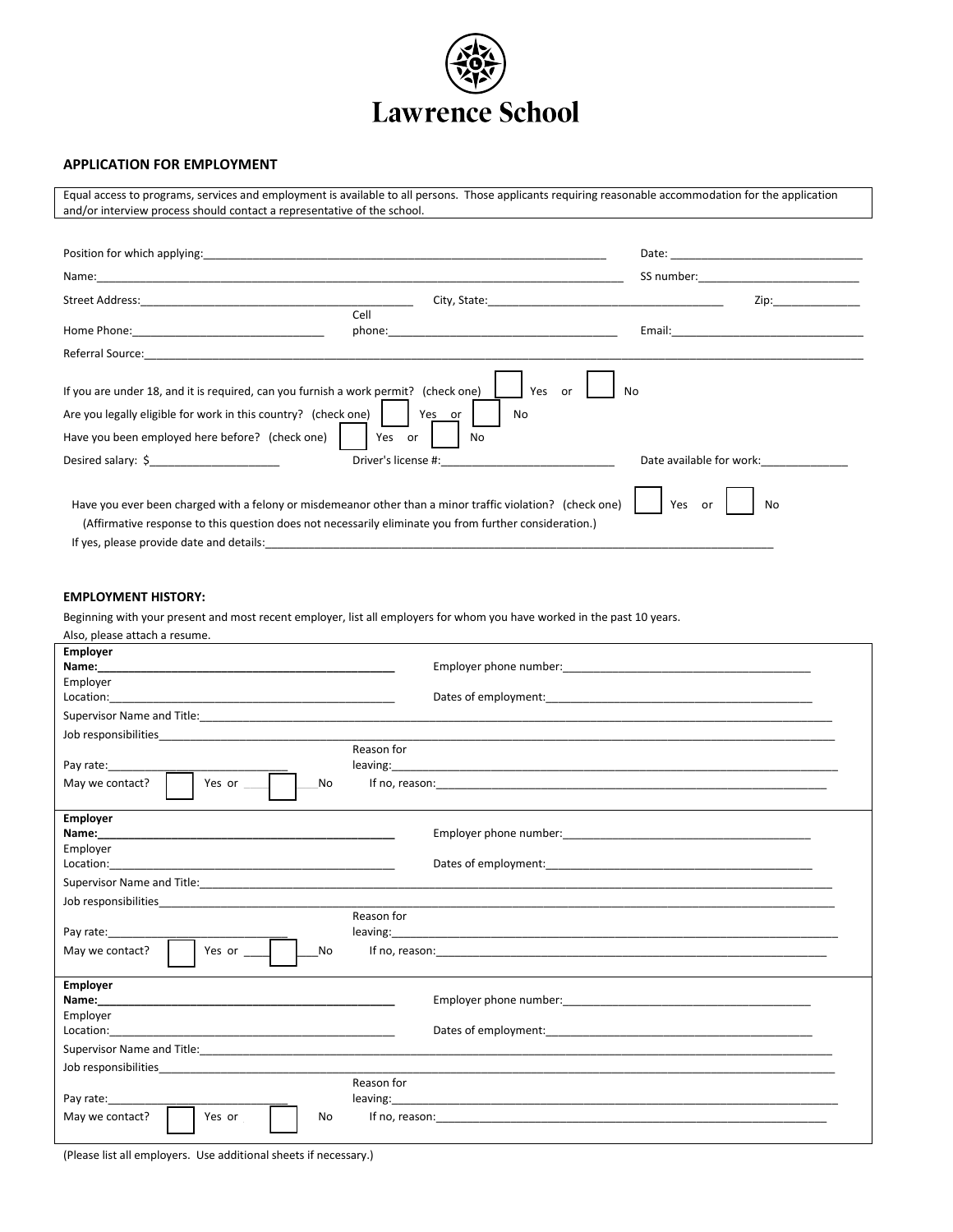

### **EDUCATION:**

| School / College / University | Location | Dates | Major and Degree |
|-------------------------------|----------|-------|------------------|
|                               |          |       |                  |
|                               |          |       |                  |
|                               |          |       |                  |
|                               |          |       |                  |
|                               |          |       |                  |
|                               |          |       |                  |

### **SKILLS AND QUALIFICATIONS:**

|                                                                                                                                                                                                                                         | Date issued: Note that the same of the same of the same of the same of the same of the same of the same of the |  |  |  |
|-----------------------------------------------------------------------------------------------------------------------------------------------------------------------------------------------------------------------------------------|----------------------------------------------------------------------------------------------------------------|--|--|--|
| State:<br>the control of the control of the control of the control of the control of the control of the control of the control of the control of the control of the control of the control of the control of the control of the control |                                                                                                                |  |  |  |
|                                                                                                                                                                                                                                         | Date issued: _____________                                                                                     |  |  |  |
| State:                                                                                                                                                                                                                                  |                                                                                                                |  |  |  |
|                                                                                                                                                                                                                                         |                                                                                                                |  |  |  |
|                                                                                                                                                                                                                                         |                                                                                                                |  |  |  |
|                                                                                                                                                                                                                                         |                                                                                                                |  |  |  |
|                                                                                                                                                                                                                                         |                                                                                                                |  |  |  |
|                                                                                                                                                                                                                                         |                                                                                                                |  |  |  |
| <b>REFERENCES:</b>                                                                                                                                                                                                                      |                                                                                                                |  |  |  |
| Please list name, company, title and telephone number of three business/work references who are not related to you.                                                                                                                     |                                                                                                                |  |  |  |
|                                                                                                                                                                                                                                         |                                                                                                                |  |  |  |

#### **APPLICANT STATEMENT:**

I certify that all information I have provided in order to apply for and secure work with Lawrence School is true, complete and correct. I am aware that any false statement will be sufficient for denial of employment or dismissal from Lawrence School employment, if hired.

2.\_\_\_\_\_\_\_\_\_\_\_\_\_\_\_\_\_\_\_\_\_\_\_\_\_\_\_\_\_\_\_\_\_\_\_\_\_\_\_\_\_\_\_\_\_\_\_\_\_\_\_\_\_\_\_\_\_\_\_\_\_\_\_\_\_\_\_\_\_\_\_\_\_\_\_\_\_\_\_\_\_\_\_\_\_\_\_\_\_\_\_\_\_\_\_\_\_\_\_\_\_\_\_\_\_\_\_\_ 3.\_\_\_\_\_\_\_\_\_\_\_\_\_\_\_\_\_\_\_\_\_\_\_\_\_\_\_\_\_\_\_\_\_\_\_\_\_\_\_\_\_\_\_\_\_\_\_\_\_\_\_\_\_\_\_\_\_\_\_\_\_\_\_\_\_\_\_\_\_\_\_\_\_\_\_\_\_\_\_\_\_\_\_\_\_\_\_\_\_\_\_\_\_\_\_\_\_\_\_\_\_\_\_\_\_\_\_\_

I expressly authorize, without reservation, Lawrence, its representatives, employees, or agents to contact and obtain information from all references (personal and professional), employers, public agencies, licensing authorities and educational institutions and to otherwise verify the accuracy of all information provided by me in this application, resume or job interview. I hereby waive any and all rights and claims I may have regarding the employer, its agents, employees, or representatives, for seeking, gathering and using truthful and non-defamatory information, in a lawful manner, in the employment process and all other persons, corporations or organizations for furnishing such information about me.

I understand that Lawrence does not unlawfully discriminate in employment and no question on this application is used for the purpose of limiting or eliminating any applicant from consideration for employment on a basis prohibited by applicable local, state, or federal law.

I understand that this application remains current only for 60 days. At the conclusion of that time, if I have not heard from Lawrence and still wish consideration for employment, it will be necessary to re-apply and fill out a new application.

This application does not constitute an agreement or contract for employment.

## **NOTE: Do not sign until you have read the above applicant statement.**

I certify that I have read, fully understand and accept the terms of the foregoing statement.

Signature of applicant:\_\_\_\_\_\_\_\_\_\_\_\_\_\_\_\_\_\_\_\_\_\_\_\_\_\_\_\_\_\_\_\_\_\_\_\_\_\_\_\_\_\_\_\_\_\_\_\_\_\_\_\_\_\_\_\_\_ Date: \_\_\_\_\_\_\_\_\_\_\_\_\_\_\_\_\_\_\_\_\_\_\_\_\_\_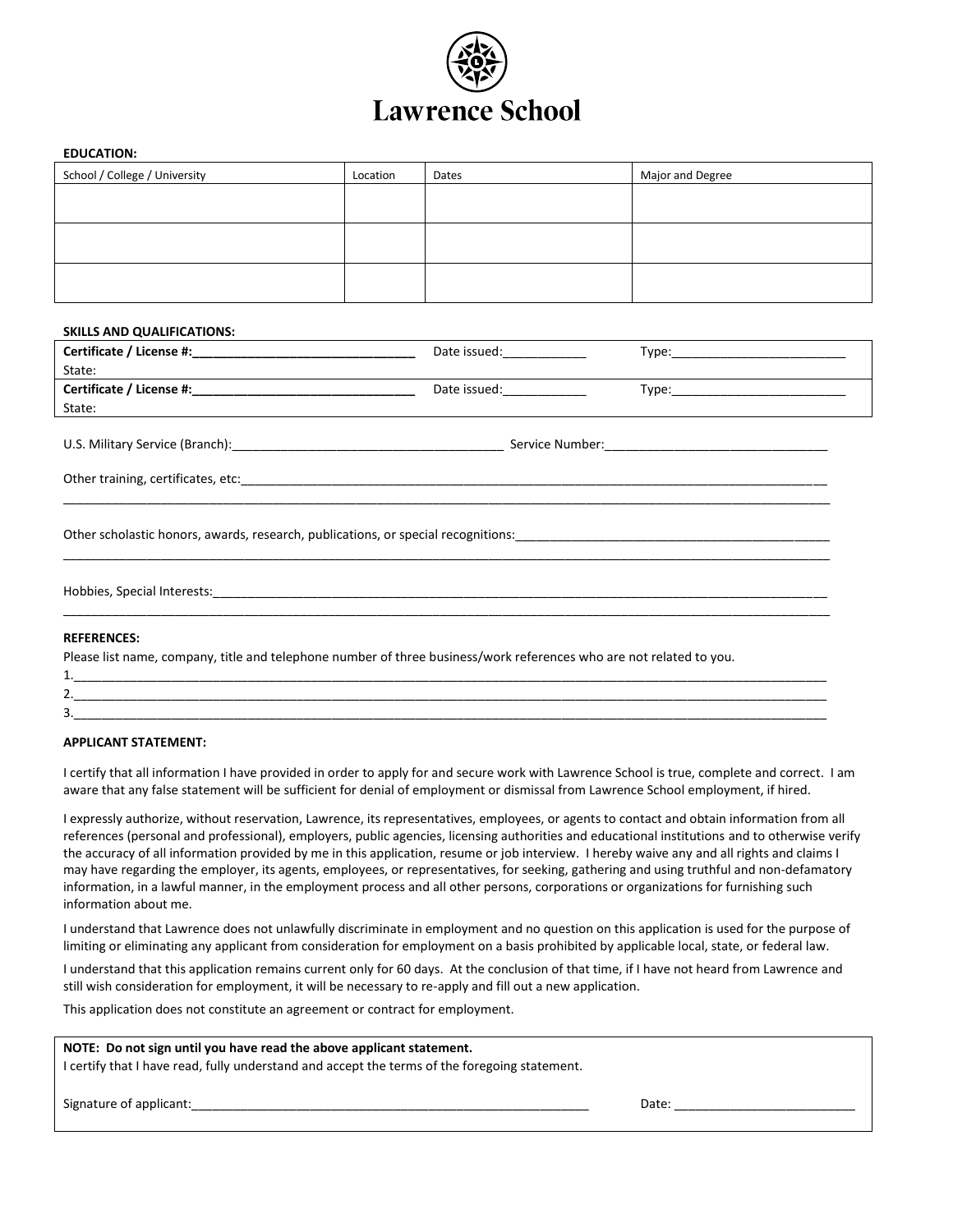

### **AUTHORIZATION AND RELEASE FORM**

I hereby authorize Lawrence School and its designated agents and representatives to conduct a comprehensive review of my background causing a consumer report and/or an investigative consumer report to be generated for employment purposes. I understand that the scope of the consumer report/investigative consumer report may include, but is not limited to, the following areas: verification of social security number; current and previous residences; employment history including all personnel files; education including transcripts; character references; credit history and reports; criminal history records from any criminal justice agency in any or all federal, state, and county jurisdictions; birth records; motor vehicle records to include traffic citations and registration; and any other public records; or to conduct interviews with third parties relative to my character, general reputation, personal characteristics or mode of living. Workers' Compensation information will only be requested in compliance with the American Disabilities Act (ADA) and/or any other applicable state laws.

This authorization and release applies to ALL federal, state, and private agencies. I hereby release and hold harmless, any person, firm, or entity that discloses matters in accordance with this authorization, as well as Lawrence School and its designated agents and representatives from any and all liability that might otherwise result from the request for use of and or disclosure of any or all of the foregoing information. I understand that Lawrence School will obtain the results of above named reports for employment purposes exclusively. I have the right to revoke the authorization at any time, provided I do so in writing. According to the Fair Credit Reporting Act, (FCRA) I am entitled to know if employment is denied because of information obtained by my prospective employer from a consumer-reporting agency. If so, I will be so advised and will be given the name of the agency or source of information. You may contact me as indicated below.

**APPLICANT INFORMATION (please print clearly and accurately)**

| First Name:<br>Last Name:                   |        |         |               | Middle Name:   |
|---------------------------------------------|--------|---------|---------------|----------------|
| Any Other Name(s) Known By:<br>Maiden Name: |        |         |               |                |
| Street Address:                             |        |         | Phone Number: |                |
| City:                                       | State: | Zip:    | County:       | Email Address: |
| Length of time at current address -- Years: |        | Months: |               |                |

## **List Previous Addresses (include all addresses within last 7 years -- use back of form if necessary)**

| <b>Street Address:</b>                                                                                                                                                                                                                                                                                                                                 |        |                 |                                 | From Month/Year:                                     |  |
|--------------------------------------------------------------------------------------------------------------------------------------------------------------------------------------------------------------------------------------------------------------------------------------------------------------------------------------------------------|--------|-----------------|---------------------------------|------------------------------------------------------|--|
| City:                                                                                                                                                                                                                                                                                                                                                  | State: | Zip:            | County:                         | To Month/Year:                                       |  |
| <b>Street Address:</b>                                                                                                                                                                                                                                                                                                                                 |        |                 |                                 | From Month/Year:                                     |  |
| City:                                                                                                                                                                                                                                                                                                                                                  | State: | Zip:            | County:                         | To Month/Year:                                       |  |
| <b>Street Address:</b>                                                                                                                                                                                                                                                                                                                                 |        |                 |                                 | From Month/Year:                                     |  |
| City:                                                                                                                                                                                                                                                                                                                                                  | State: | Zip:            | County:                         | To Month/Year:                                       |  |
| <b>Social Security Number:</b>                                                                                                                                                                                                                                                                                                                         |        | Date of Birth:  |                                 |                                                      |  |
| Driver's License Number:                                                                                                                                                                                                                                                                                                                               |        |                 | State where license was issued: |                                                      |  |
| High School (name):                                                                                                                                                                                                                                                                                                                                    |        |                 | Year graduated:                 |                                                      |  |
| High School City, State:                                                                                                                                                                                                                                                                                                                               |        |                 | Name diploma issued under:      |                                                      |  |
| If GED received, tested in what location and State:                                                                                                                                                                                                                                                                                                    |        |                 | GED date received:              |                                                      |  |
|                                                                                                                                                                                                                                                                                                                                                        |        |                 | Name GED issued under:          |                                                      |  |
| College (name):                                                                                                                                                                                                                                                                                                                                        |        | Year graduated: |                                 |                                                      |  |
| College City, State:                                                                                                                                                                                                                                                                                                                                   |        | under:          | Name diploma issued             |                                                      |  |
|                                                                                                                                                                                                                                                                                                                                                        |        |                 |                                 | College degree received? (check one)<br>No<br>Yes or |  |
| U.S. Military Service<br>(Branch):                                                                                                                                                                                                                                                                                                                     |        | Service Number: |                                 |                                                      |  |
| May we contact your current employer? (check one)<br>Yes or<br>No                                                                                                                                                                                                                                                                                      |        |                 |                                 |                                                      |  |
| Have you ever been charged with a felony or misdemeanor other than a minor traffic violation? (check one)<br>Yes or<br>No<br>(Affirmative response to this question does not necessarily eliminate you from further consideration.)<br>the contract of the contract of the contract of the contract of the contract of the contract of the contract of |        |                 |                                 |                                                      |  |

If YES, please indicate county and state where convicted: